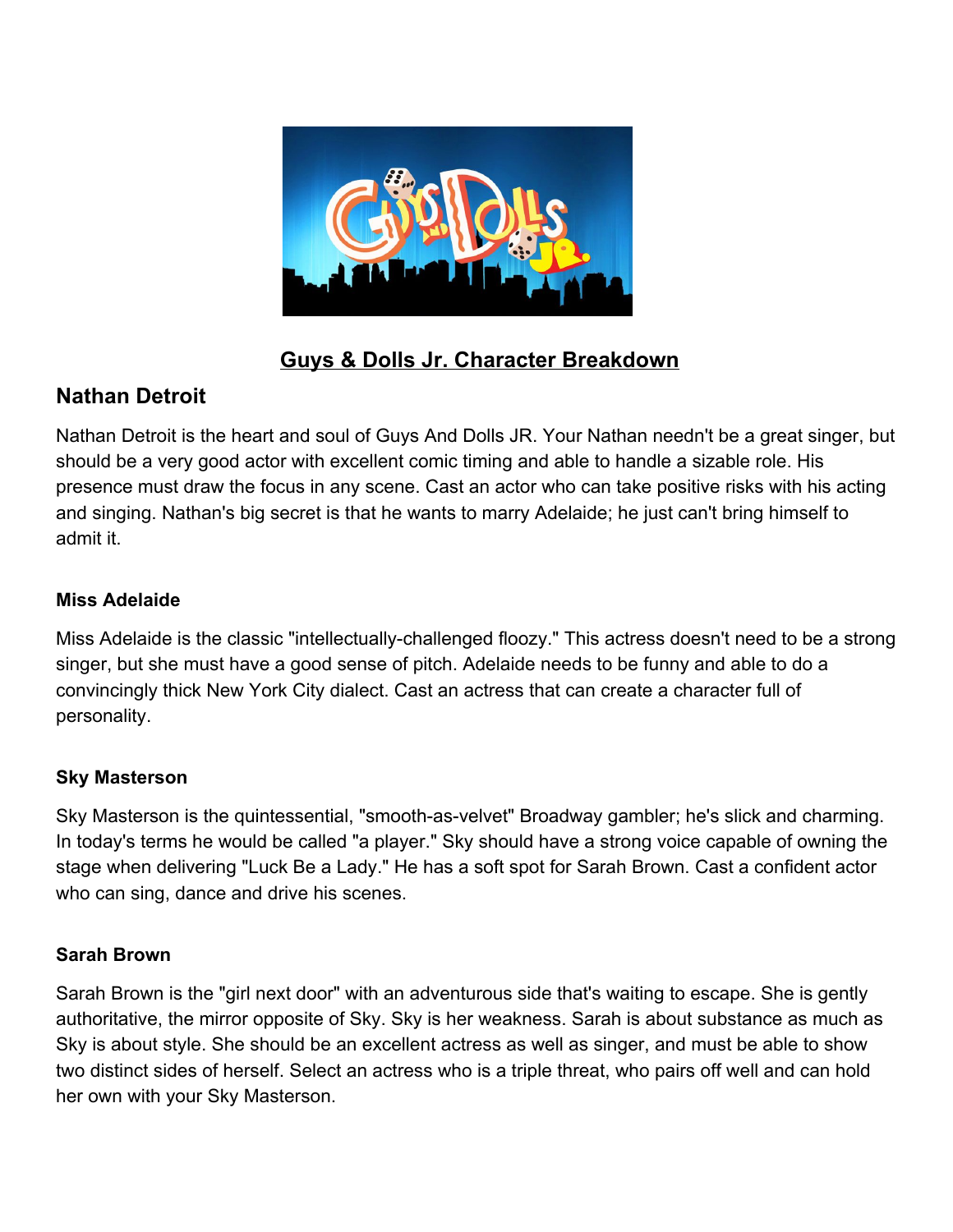### **Arvide Abernathy**

Arvide Abernathy is Sarah Brown's grandfather and the bass drum player in the Mission Band. This part can easily be cast as a girl, changing the character to Sarah's grandmother. This non-singing role is perfect for an actor who can portray a parental type.

#### **Nicely - Nicely Johnson**

Nicely - Nicely Johnson is walking, talking, Broadway comedy. Select a performer who has fantastic comic timing and is naturally funny. Cast an excellent musician and someone who isn't afraid to take positive risks. He should have the chops to really deliver the showstopper, "Sit Down You're Rockin' the Boat." Vocal range top: F5 Vocal range bottom: Bb3

### **Benny Southstreet**

Benny Southstreet and Rusty Charlie are the small-time gambler sidekicks of Nicely- Nicely Johnson. These are perfect roles for good actors who are naturally funny. They should be confident singers (they open the show with "The Fugue for Tin Horns") and have a handle on comic timing. Don't be afraid to cast a girl who has the skills for one of these roles. It is comical to cast contrasting-sized kids for these parts! Benny has speaking lines throughout. Vocal range top: E5 Vocal range bottom: Bb3

### **Rusty Charlie**

Benny Southstreet and Rusty Charlie are the small-time gambler sidekicks of Nicely- Nicely Johnson. These are perfect roles for good actors who are naturally funny. They should be confident singers (they open the show with "The Fugue for Tin Horns") and have a handle on comic timing. Don't be afraid to cast a girl who has the skills for one of these roles. It is comical to cast contrasting-sized kids for these parts! Rusty Charlie's role is just singing. Vocal range top: D5 Vocal range bottom: Bb3

#### **Harry The Horse**

Harry the Horse and Big Jule are colorful additions to the crapshooters crew. They should be strong and humorous characters. They are in all the ensemble numbers but don't need to be strong singers. Their lines are sidesplitting so cast characters that can deliver them.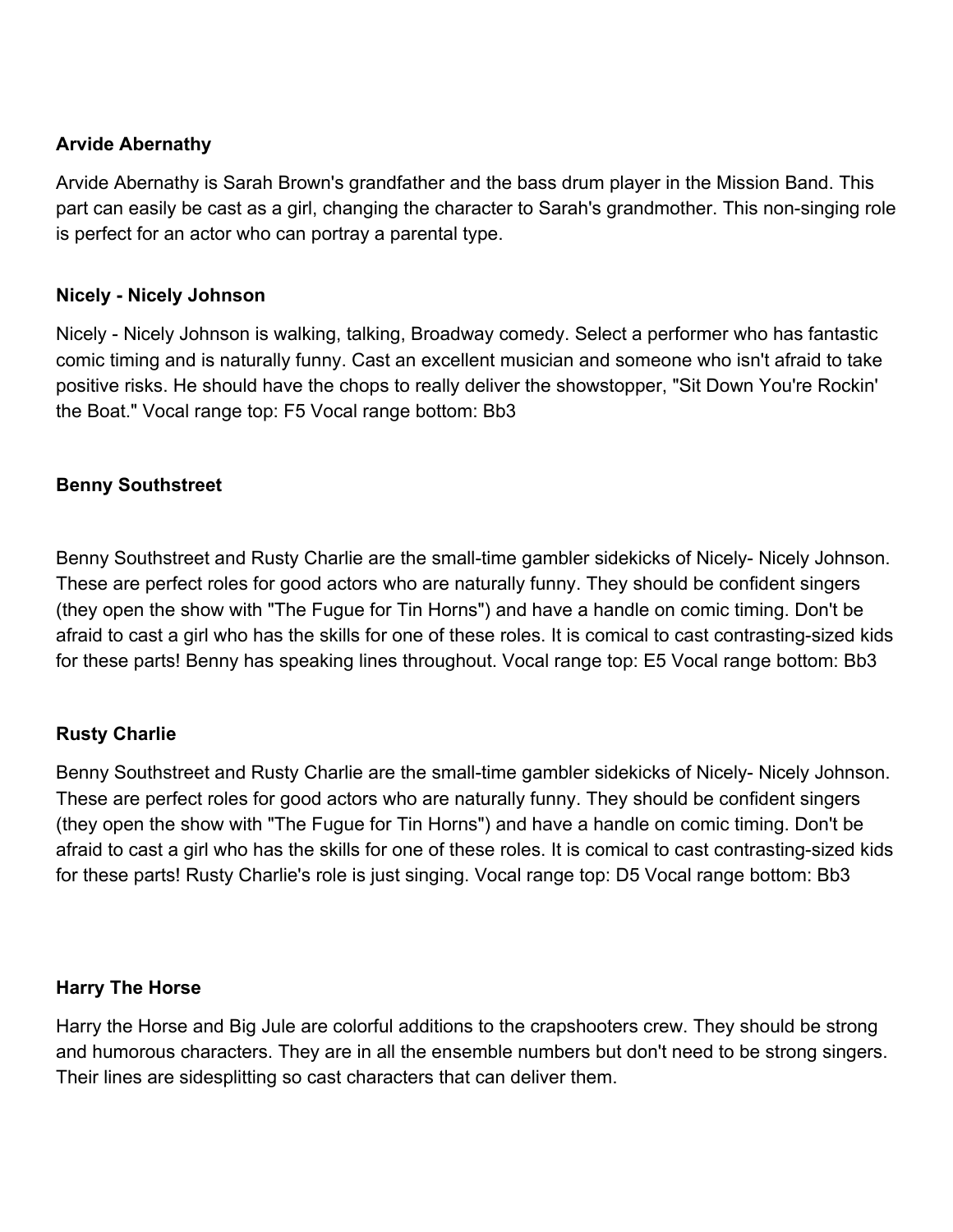## **Big Jule**

Harry the Horse and Big Jule are colorful additions to the crapshooters crew. They should be strong and humorous characters. They are in all the ensemble numbers but don't need to be strong singers. Their lines are sidesplitting so cast characters that can deliver them. Big Jule is one hulking thug and could be the tallest OR the shortest kid in your cast!

## **Lt. Brannigan**

Lt. Brannigan is the police officer that always plays the patsy and is outwitted by the Gamblers. This non-singing role is perfect for a kid who's new to your program to see how he handles himself in a role.

# **General Cartwright**

General Cartwright is the formidable leader of the Save-a-Soul Mission organization. This is a great place to feature someone who doesn't have a strong singing voice, but can appear imposing!

# **Gamblers/guys**

The Gamblers/Guys are the well-dressed "comic glue" of the show. They are the rest of your male ensemble (except for the Mission Band). A variety of gamblers, pedestrians, workers, NYC folks of all types will work perfectly for this group. If you have a large cast of Guys, feel free to make a group of them just Gamblers (Crapshooters). If you do this, consider casting your better movers as the Gamblers. These are great parts for beginning actors and can certainly include girls playing boys parts! Angie The Ox is a gambler with one solo speaking line. Gamblers also include Liver Lips Louie, Society Max, and the Lookout.

### **Hot Box Girls**

The Hot Box Girls work in the club and are in the act "A Bushel and a Peck" where Miss Adelaide is the headliner. Cast your stronger singers and dancers here. Time to bring out the "cornball!" MIMI is a Hot Box Girl who has one line.

### **Master Of Ceremonies**

The Master of Ceremonies is the host at the Hot Box Club. He has one memorable line, so this is a great role for someone new to the stage.